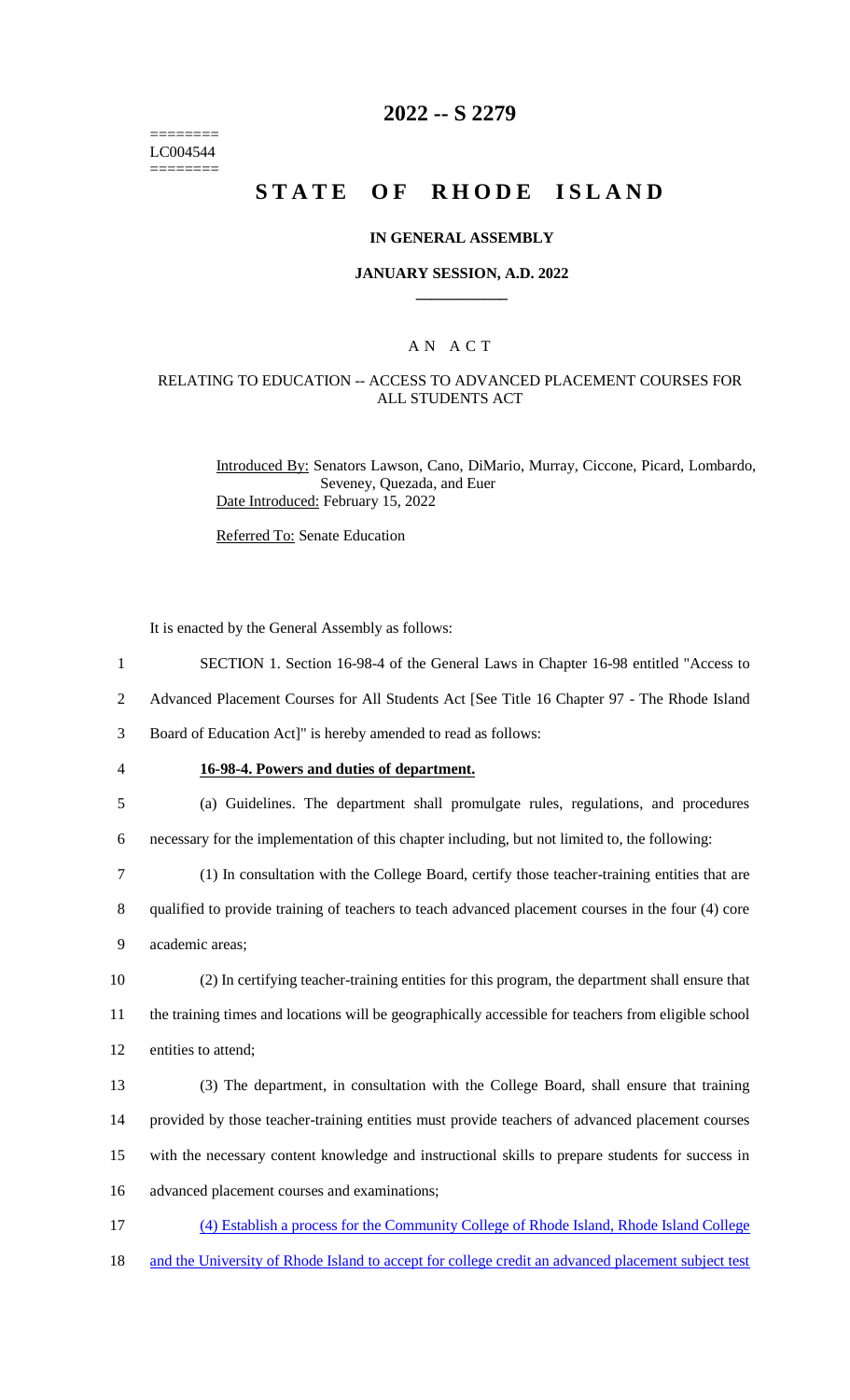# 1 score of three (3) ("qualified") or better in an advanced placement course provided herein;

 $\frac{(4)(5)}{2}$  Starting at the end of the first year of the program, and every year thereafter, the department shall issue a report to the general assembly on the advanced placement teacher-training program that shall include, but not be limited to: (i) The number of teachers receiving training in advanced placement instructions in school entities, school districts and high schools in each of the four (4) core academic areas. (ii) The number of students taking advanced placement courses at school entities in each of the four (4) core academic areas. (iii) The number of students scoring a three (3) or more on an advanced placement examination at school entities in each of the four (4) core academic areas. (iv) The remaining unmet need for trained teachers in school entities that do not offer advanced placement courses. (v) The number of students taking advanced placement courses who do not take the advanced placement examination. (vi) The number of students below the poverty level who take advanced placement courses. (vii) The number of students below the poverty level who take advanced placement courses 17 and do not take the advanced placement examination; and 18 (viii) The number of individuals applying advanced placement test scores towards college 19 credit at the Community College of Rhode Island, Rhode Island College and the University of 20 Rhode Island. (ix) The number of college credits issued by the Community College of Rhode Island, 22 Rhode Island College and the University of Rhode Island due to students' advanced placement subject test score of three (3) ("qualified") or better in an advanced placement course provided 24 herein; and  $\leftrightarrow$   $\leftrightarrow$   $\leftrightarrow$   $\leftrightarrow$  In consultation with local education authorities, ensure that the opportunity to participate in the advanced placement program and gain college credit is available to the greatest amount of students as practicable. (b) Exemptions. The University of Rhode Island's College of Engineering shall be exempt 29 from the provisions of subsections (a)(4) and (a)(5)(vi) of this section.  $\left(\frac{b}{c}\right)$  Nothing in this chapter shall prohibit the board of education, through the department, from expanding the program to include other nationally accepted courses of study that provide

students an opportunity to gain college credits from classes taken in high school.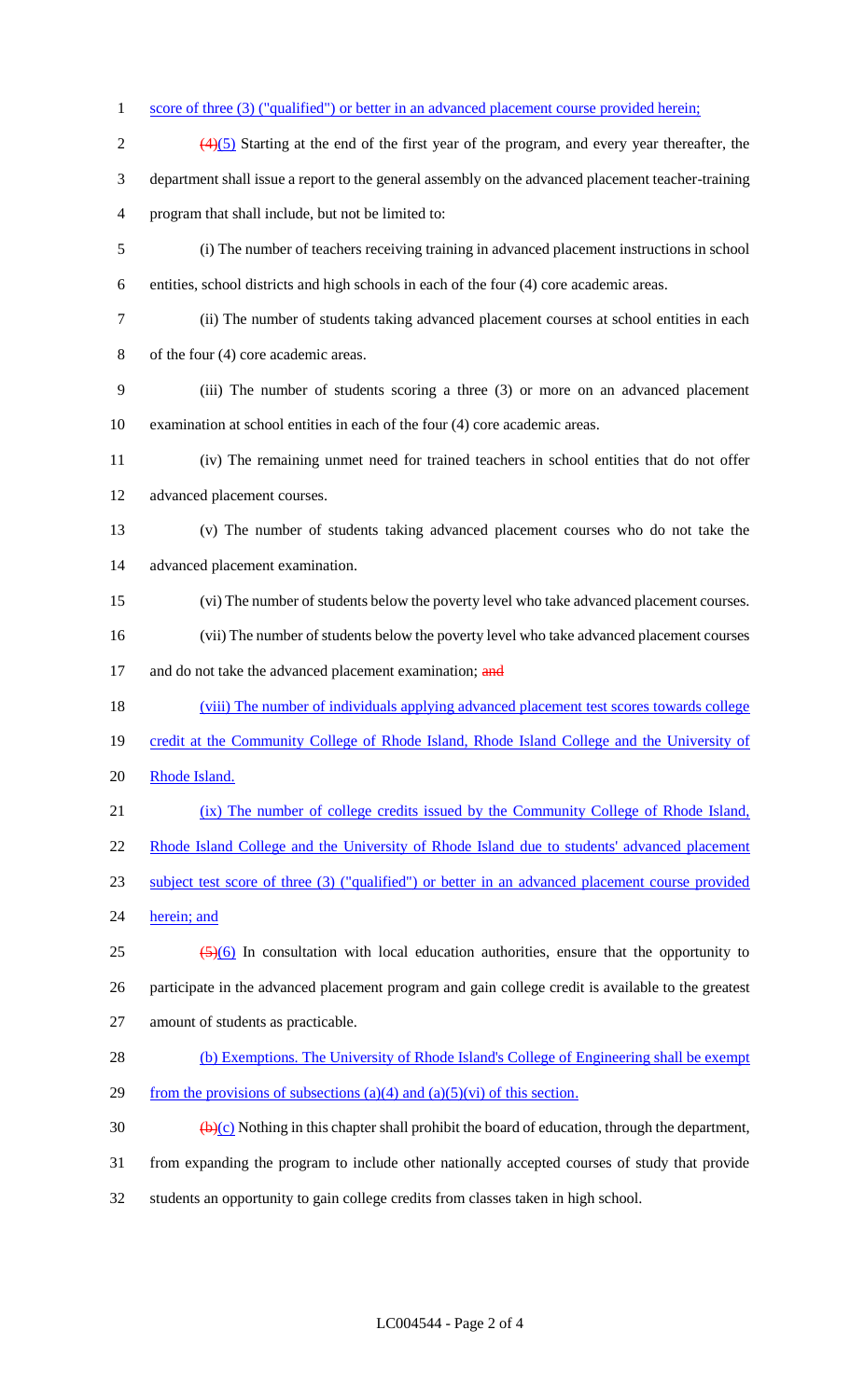1 SECTION 2. This act shall take effect upon passage.

### $=$ LC004544  $=$

LC004544 - Page 3 of 4